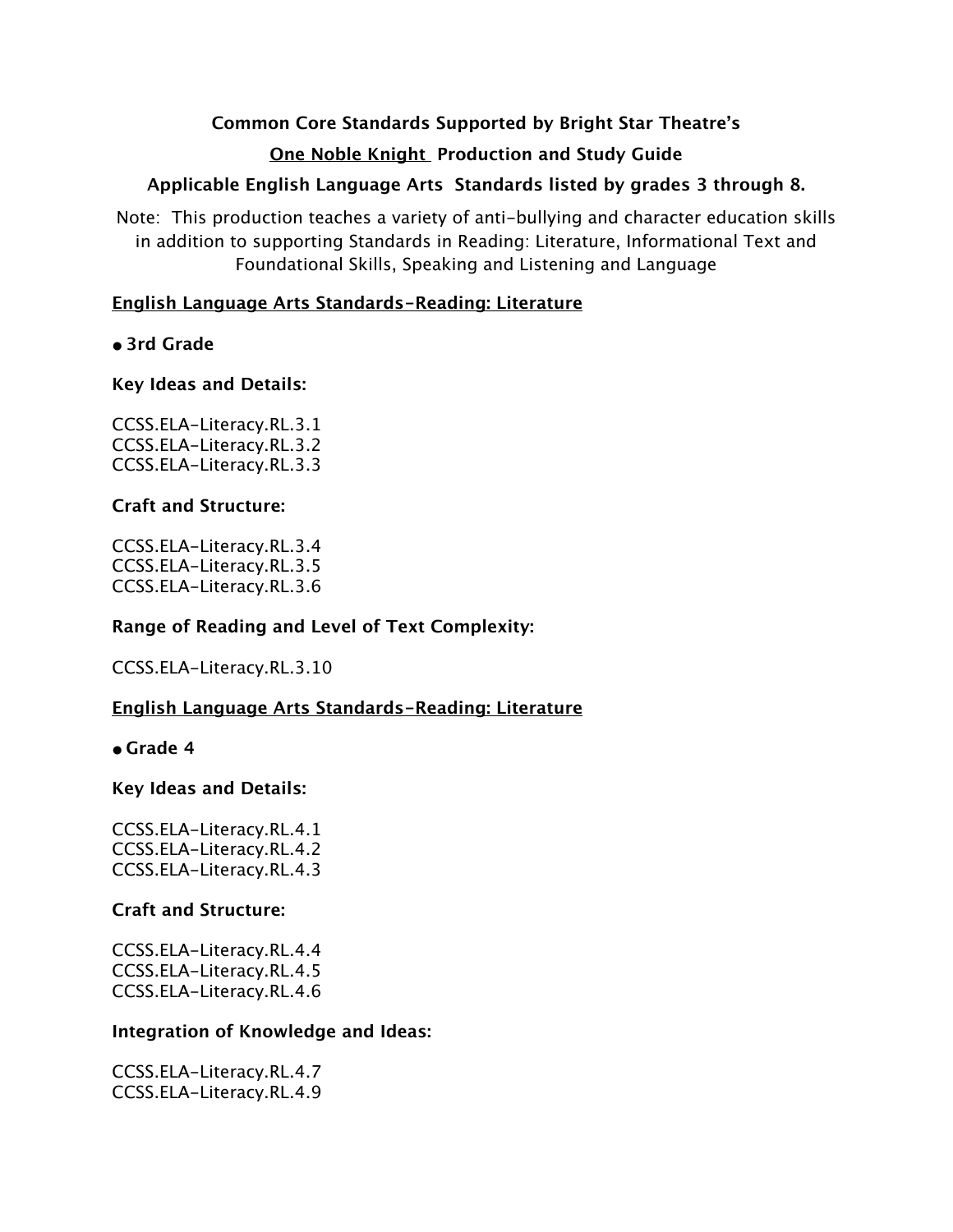## **Range of Reading and Level of Text Complexity:**

CCSS.ELA-Literacy.RL.4.10

## **English Language Arts Standards-Reading: Literature**

## **• Grade 5**

## **Craft and Structure:**

CCSS.ELA-Literacy.RL.5.4 CCSS.ELA-Literacy.RL.5.5 CCSS.ELA-Literacy.RL.5.6

## **Integration of Knowledge and Ideas:**

CCSS.ELA-Literacy.RL.5.7

# **Range of Reading and Level of Text Complexity:**

CCSS.ELA-Literacy.RL.5.10

## **English Language Arts Standards-Reading: Literature**

• **Grade 6**

**Key Ideas and Details:**

[CCSS.ELA-Literacy.RL.6.1](http://www.corestandards.org/ELA-Literacy/RL/6/1/)

[CCSS.ELA-Literacy.RL.6.2](http://www.corestandards.org/ELA-Literacy/RL/6/2/)

[CCSS.ELA-Literacy.RL.6.3](http://www.corestandards.org/ELA-Literacy/RL/6/3/)

**Craft and Structure:**

[CCSS.ELA-Literacy.RL.6.4](http://www.corestandards.org/ELA-Literacy/RL/6/4/)

[CCSS.ELA-Literacy.RL.6.5](http://www.corestandards.org/ELA-Literacy/RL/6/5/)

[CCSS.ELA-Literacy.RL.6.6](http://www.corestandards.org/ELA-Literacy/RL/6/6/)

**Integration of Knowledge and Ideas:**

[CCSS.ELA-Literacy.RL.6.7](http://www.corestandards.org/ELA-Literacy/RL/6/7/)

**Range of Reading and Level of Text Complexity:**

[CCSS.ELA-Literacy.RL.6.10](http://www.corestandards.org/ELA-Literacy/RL/6/10/)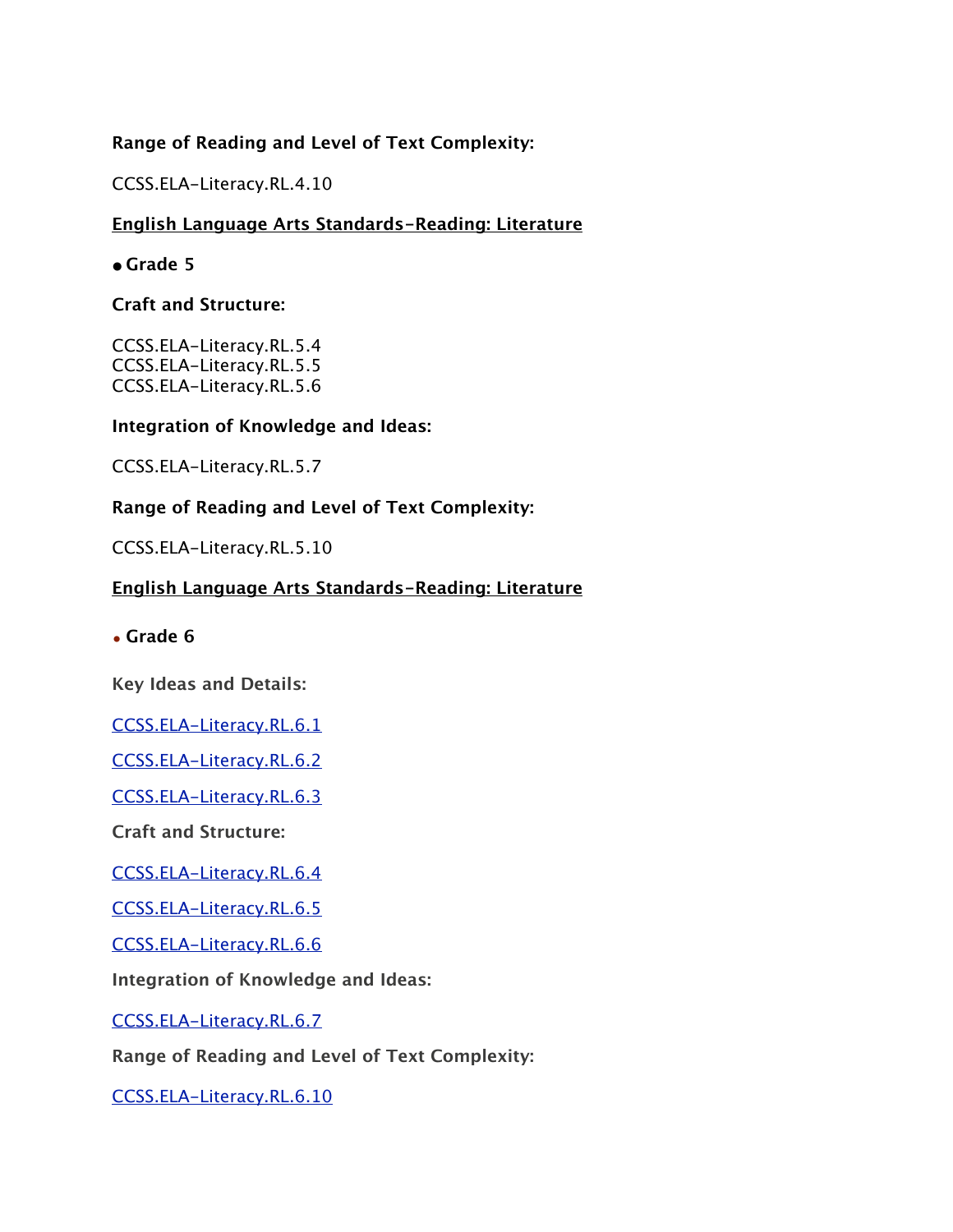## **English Language Arts Standards-Reading: Literature**

• **Grade 7**

**Key Ideas and Details:**

[CCSS.ELA-Literacy.RL.7.1](http://www.corestandards.org/ELA-Literacy/RL/7/1/)

[CCSS.ELA-Literacy.RL.7.2](http://www.corestandards.org/ELA-Literacy/RL/7/2/)

[CCSS.ELA-Literacy.RL.7.3](http://www.corestandards.org/ELA-Literacy/RL/7/3/)

**Craft and Structure:**

[CCSS.ELA-Literacy.RL.7.4](http://www.corestandards.org/ELA-Literacy/RL/7/4/)

[CCSS.ELA-Literacy.RL.7.5](http://www.corestandards.org/ELA-Literacy/RL/7/5/)

[CCSS.ELA-Literacy.RL.7.6](http://www.corestandards.org/ELA-Literacy/RL/7/6/)

**Range of Reading and Level of Text Complexity**

[CCSS.ELA-Literacy.RL.7.10](http://www.corestandards.org/ELA-Literacy/RL/7/10/)

### **English Language Arts Standards-Reading: Literature**

• **Grade 8**

**Key Ideas and Details:**

[CCSS.ELA-Literacy.RL.8.1](http://www.corestandards.org/ELA-Literacy/RL/8/1/)

[CCSS.ELA-Literacy.RL.8.2](http://www.corestandards.org/ELA-Literacy/RL/8/2/)

[CCSS.ELA-Literacy.RL.8.3](http://www.corestandards.org/ELA-Literacy/RL/8/3/)

**Craft and Structure:**

[CCSS.ELA-Literacy.RL.8.4](http://www.corestandards.org/ELA-Literacy/RL/8/4/)

[CCSS.ELA-Literacy.RL.8.6](http://www.corestandards.org/ELA-Literacy/RL/8/6/)

**Range of Reading and Level of Text Complexity**

[CCSS.ELA-Literacy.RL.8.10](http://www.corestandards.org/ELA-Literacy/RL/8/10/)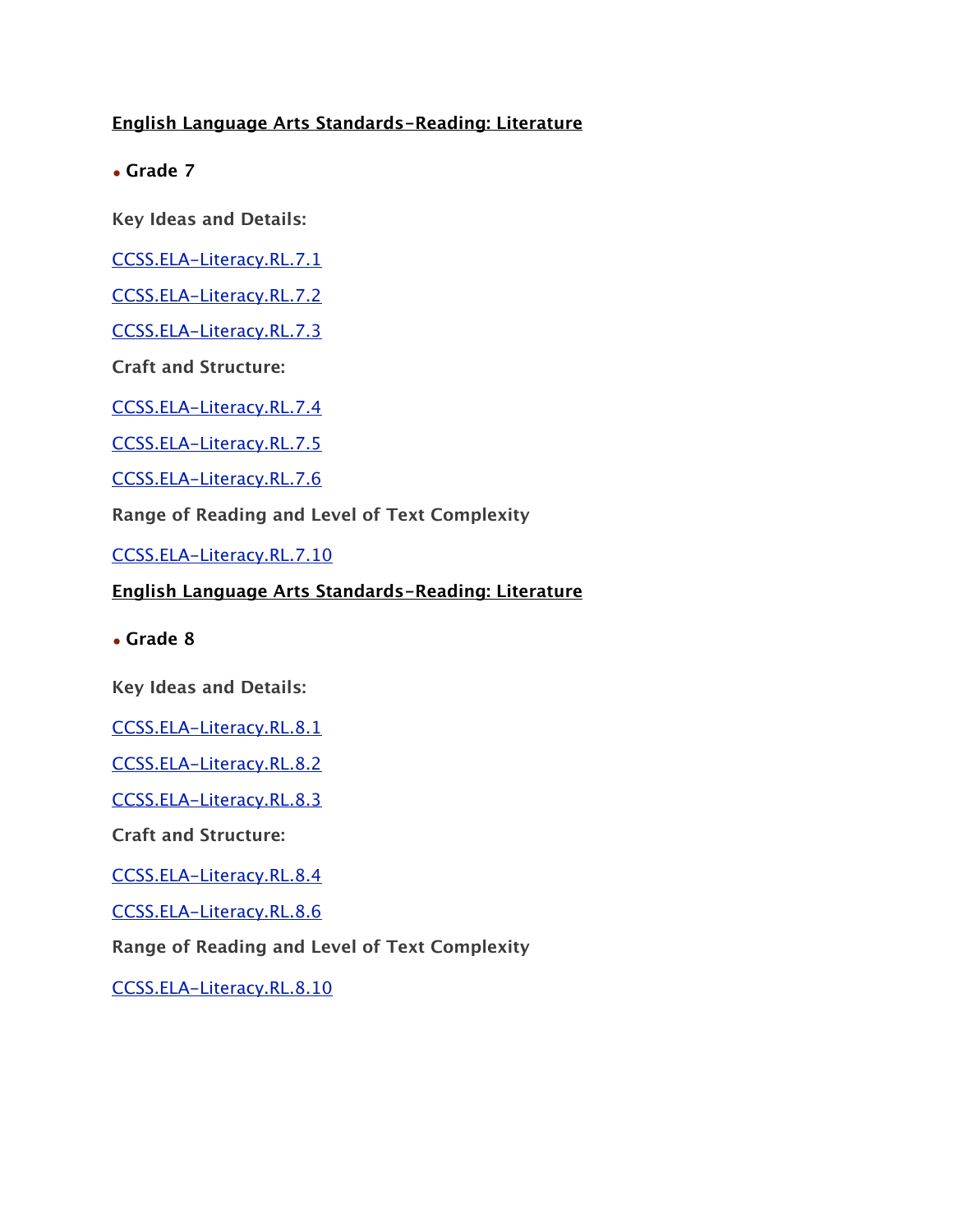## **English Language Arts Standards-Reading: Informational Text**

**• Grade 3**

### **Key Ideas and Details:**

CCSS.ELA-Literacy.RI.3.1 CCSS.ELA-Literacy.RI.3.2

**Craft and Structure:** CCSS.ELA-Literacy.RI.3.5 CCSS.ELA-Literacy.RI.3.6

#### **Integration of Knowledge and Ideas:**

CCSS.ELA-Literacy.RI.3.7

## **English Language Arts Standards-Reading: Informational Text**

**• Grade 4**

#### **Key Ideas and Details:**

CCSS.ELA-Literacy.RI.4.1 CCSS.ELA-Literacy.RI.4.2 **Craft and Structure:**

CCSS.ELA-Literacy.RI.4.5 CCSS.ELA-Literacy.RI.4.6

#### **Integration of Knowledge and Ideas:**

CCSS.ELA-Literacy.RI.4.7 CCSS.ELA-Literacy.RI.4.8

## **English Language Arts Standards-Reading: Informational Text**

#### **• Grade 5**

**Key Ideas and Details:**

CCSS.ELA-Literacy.RI.5.1 CCSS.ELA-Literacy.RI.5.2 CCSS.ELA-Literacy.RI.5.3

#### **Craft and Structure:**

CCSS.ELA-Literacy.RI.5.5 CCSS.ELA-Literacy.RI.5.6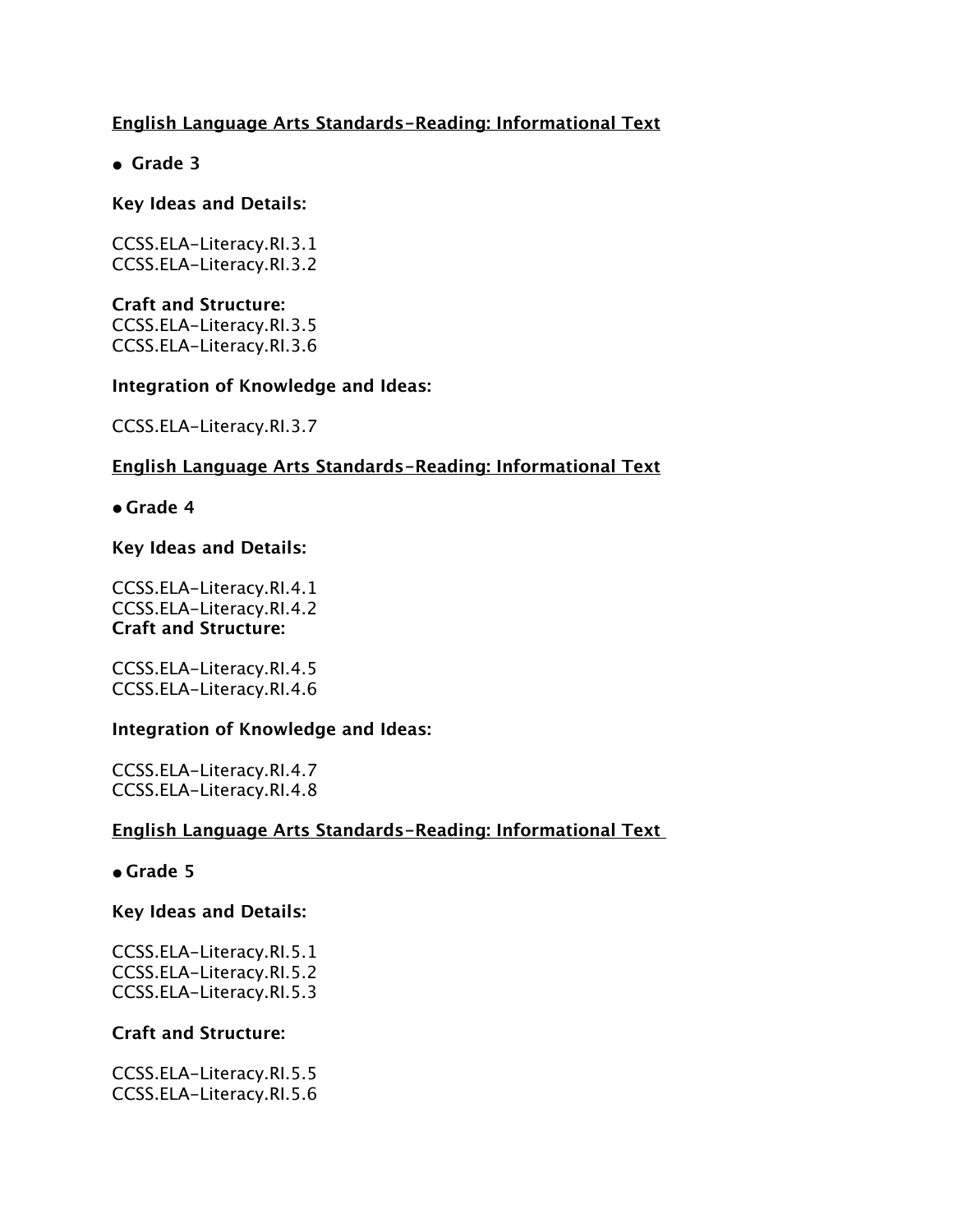## **Integration of Knowledge and Ideas:**

CCSS.ELA-Literacy.RI.5.7 CCSS.ELA-Literacy.RI.5.8 CCSS.ELA-Literacy.RI.5.9

## **English Language Arts Standards-Reading: Informational Text**

**• Grade 6**

**Key Ideas and Details:**

[CCSS.ELA-Literacy.RI.6.1](http://www.corestandards.org/ELA-Literacy/RI/6/1/)

[CCSS.ELA-Literacy.RI.6.2](http://www.corestandards.org/ELA-Literacy/RI/6/2/)

[CCSS.ELA-Literacy.RI.6.3](http://www.corestandards.org/ELA-Literacy/RI/6/3/)

**Craft and Structure:**

[CCSS.ELA-Literacy.RI.6.4](http://www.corestandards.org/ELA-Literacy/RI/6/4/)

[CCSS.ELA-Literacy.RI.6.5](http://www.corestandards.org/ELA-Literacy/RI/6/5/)

**Integration of Knowledge and Ideas:**

[CCSS.ELA-Literacy.RI.6.8](http://www.corestandards.org/ELA-Literacy/RI/6/8/)

**Range of Reading and Level of Text Complexity:**

[CCSS.ELA-Literacy.RI.6.10](http://www.corestandards.org/ELA-Literacy/RI/6/10/)

## **English Language Arts Standards-Reading: Informational Text**

**• Grade 7**

**Key Ideas and Details:**

[CCSS.ELA-Literacy.RI.7.1](http://www.corestandards.org/ELA-Literacy/RI/7/1/)

[CCSS.ELA-Literacy.RI.7.2](http://www.corestandards.org/ELA-Literacy/RI/7/2/)

**Craft and Structure:**

[CCSS.ELA-Literacy.RI.7.4](http://www.corestandards.org/ELA-Literacy/RI/7/4/)

[CCSS.ELA-Literacy.RI.7.5](http://www.corestandards.org/ELA-Literacy/RI/7/5/)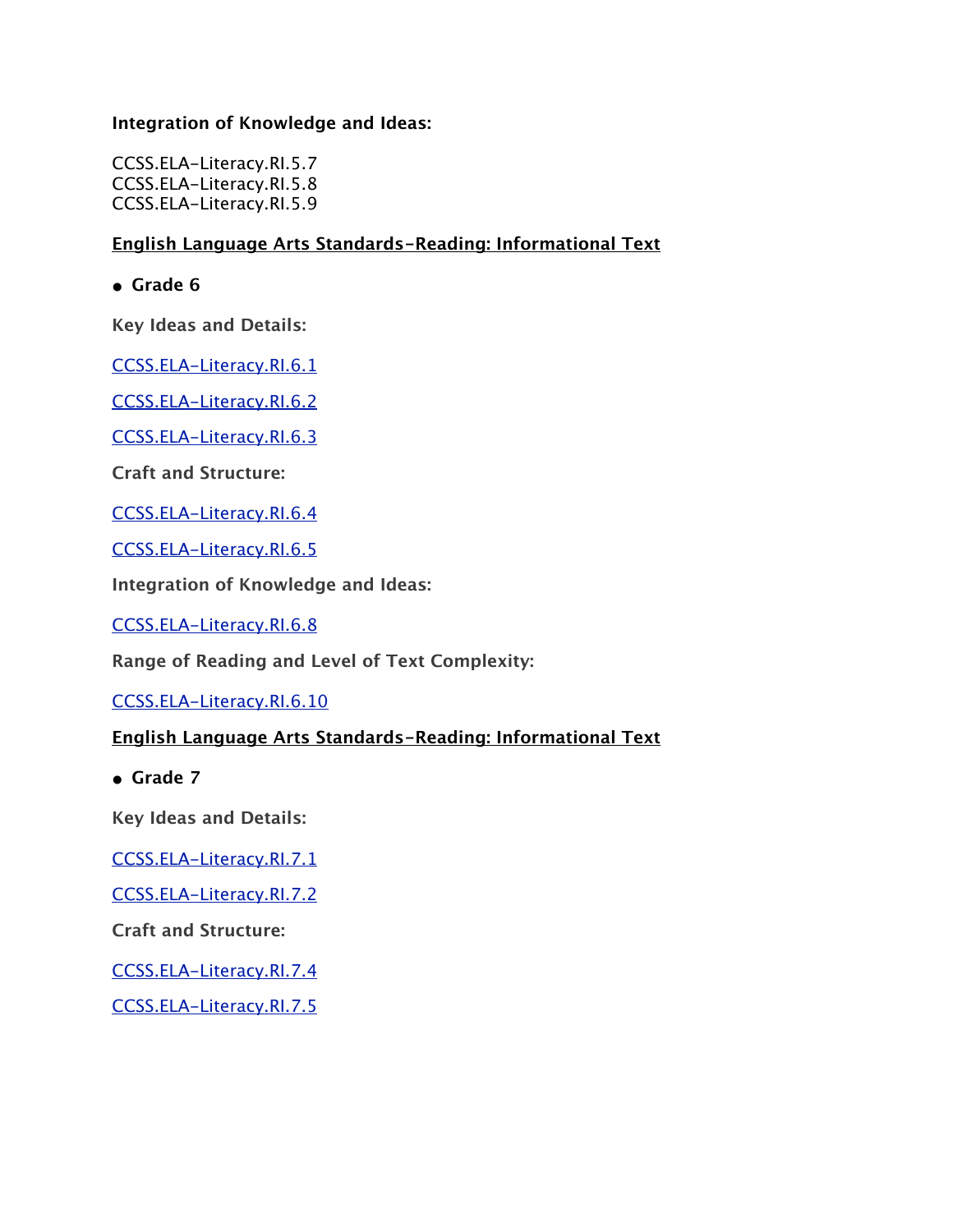## **English Language Arts Standards-Reading: Informational Text**

## **• Grade 8**

**Key Ideas and Details:**

[CCSS.ELA-Literacy.RI.8.1](http://www.corestandards.org/ELA-Literacy/RI/8/1/)

[CCSS.ELA-Literacy.RI.8.2](http://www.corestandards.org/ELA-Literacy/RI/8/2/)

## **English Language Arts Standards-Reading: Foundational Skills**

## **• Grade 3**

## **Phonics and Word Recognition:**

CCSS.ELA-Literacy.RF.3.3

## **Fluency:**

CCSS.ELA-Literacy.RF.3.4 CCSS.ELA-Literacy.RF.3.4a CCSS.ELA-Literacy.RF.3.4b CCSS.ELA-Literacy.RF.3.4c

## **English Language Arts Standards-Reading: Foundational Skills**

**• Grade 4**

## **Phonics and Word Recognition:**

CCSS.ELA-Literacy.RF.4.3

## **Fluency:**

CCSS.ELA-Literacy.RF.4.4 CCSS.ELA-Literacy.RF.4.4a CCSS.ELA-Literacy.RF.4.4b CCSS.ELA-Literacy.RF.4.4c

## **English Language Arts Standards-Reading: Foundational Skills**

## **• Grade 5**

## **Phonics and Word Recognition:**

CCSS.ELA-Literacy.RF.5.3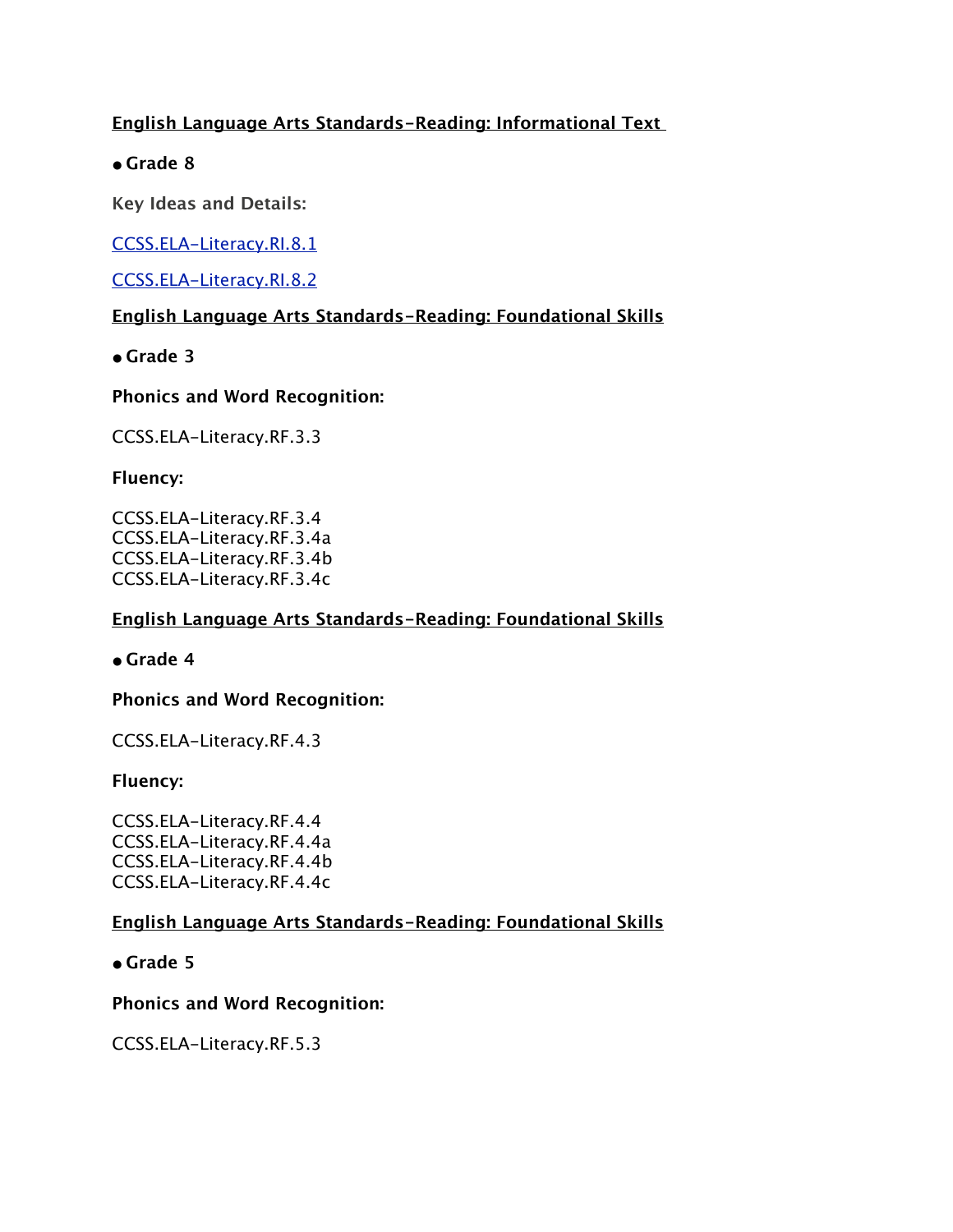#### **Fluency:**

CCSS.ELA-Literacy.RF.5.4 CCSS.ELA-Literacy.RF.5.4a CCSS.ELA-Literacy.RF.5.4b CCSS.ELA-Literacy.RF.5.4c

### **English Language Arts Standards-Writing**

**• Grade 3**

### **Text Types and Purposes:**

CCSS.ELA-Literacy.W.3.1 CCSS.ELA-Literacy.W.3.1a CCSS.ELA-Literacy.W.3.1b CCSS.ELA-Literacy.W.3.2 CCSS.ELA-Literacy.W.3.2a CCSS.ELA-Literacy.W.3.2b CCSS.ELA-Literacy.W.3.3 CCSS.ELA-Literacy.W.3.3a CCSS.ELA-Literacy.W.3.3b

#### **Production and Distribution of Writing:**

CCSS.ELA-Literacy.W.3.4 CCSS.ELA-Literacy.W.3.6

#### **Research to Build and Present Knowledge:**

CCSS.ELA-Literacy.W.3.7 CCSS.ELA-Literacy.W.3.8

#### **Range of Writing:**

CCSS.ELA-Literacy.W.3.10

#### **English Language Arts Standards-Writing**

#### **• Grade 4**

#### **Text Types and Purposes:**

CCSS.ELA-Literacy.W.4.1 CCSS.ELA-Literacy.W.4.1a CCSS.ELA-Literacy.W.4.1b CCSS.ELA-Literacy.W.4.2 CCSS.ELA-Literacy.W.4.2a CCSS.ELA-Literacy.W.4.2b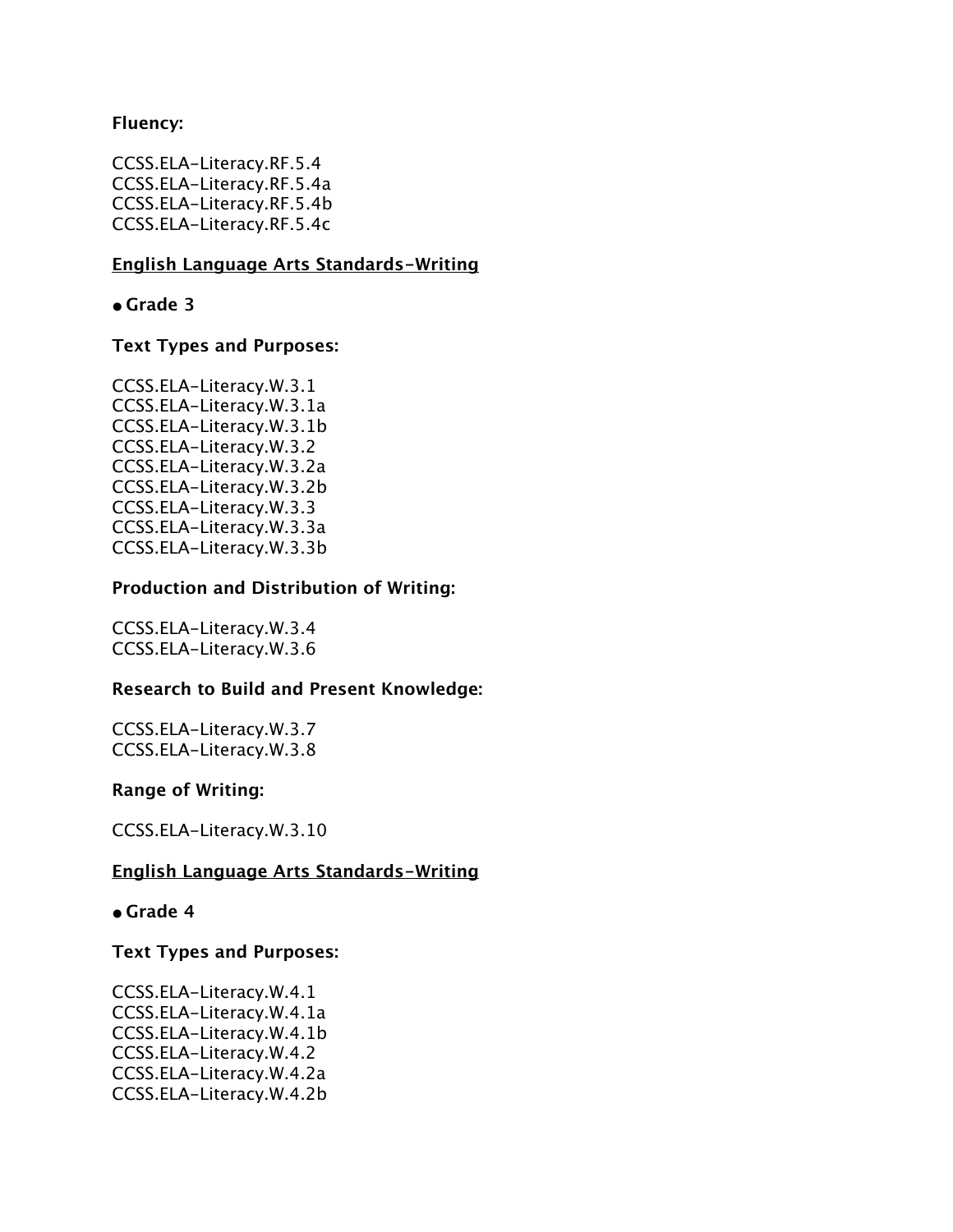CCSS.ELA-Literacy.W.4.2c CCSS.ELA-Literacy.W.4.2d CCSS.ELA-Literacy.W.4.3 CCSS.ELA-Literacy.W.4.3a CCSS.ELA-Literacy.W.4.3b CCSS.ELA-Literacy.W.4.3d

#### **Production and Distribution of Writing:**

CCSS.ELA-Literacy.W.4.4 CCSS.ELA-Literacy.W.4.6

#### **Research to Build and Present Knowledge:**

CCSS.ELA-Literacy.W.4.7 CCSS.ELA-Literacy.W.4.8 CCSS.ELA-Literacy.W.4.9 CCSS.ELA-Literacy.W.4.9a CCSS.ELA-Literacy.W.4.9b

#### **English Language Arts Standards-Writing**

#### **• Grade 5**

#### **Text Types and Purposes:**

CCSS.ELA-Literacy.W.5.1 CCSS.ELA-Literacy.W.5.1a CCSS.ELA-Literacy.W.5.1b CCSS.ELA-Literacy.W.5.2 CCSS.ELA-Literacy.W.5.2a CCSS.ELA-Literacy.W.5.2b CCSS.ELA-Literacy.W.5.2d CCSS.ELA-Literacy.W.5.3 CCSS.ELA-Literacy.W.5.3a CCSS.ELA-Literacy.W.5.3b CCSS.ELA-Literacy.W.5.3d

#### **Production and Distribution of Writing:**

CCSS.ELA-Literacy.W.5.4 CCSS.ELA-Literacy.W.5.6

#### **Research to Build and Present Knowledge:**

CCSS.ELA-Literacy.W.5.7 CCSS.ELA-Literacy.W.5.8 CCSS.ELA-Literacy.W.5.9 CCSS.ELA-Literacy.W.5.9a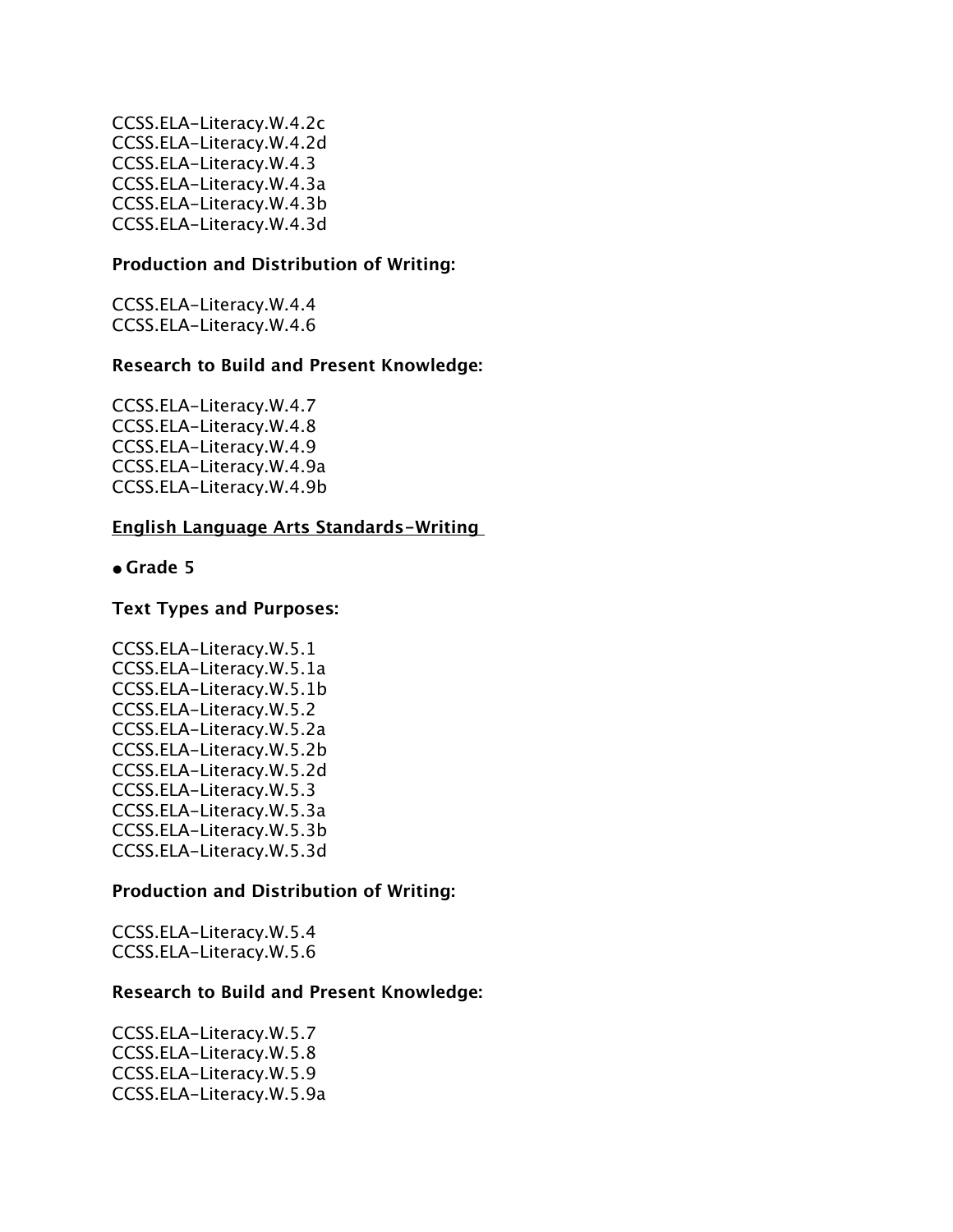CCSS.ELA-Literacy.W.5.9b

**English Language Arts Standards-Writing** 

**• Grade 6**

**Text Types and Purposes:**

[CCSS.ELA-Literacy.W.6.2d](http://www.corestandards.org/ELA-Literacy/W/6/2/d/)

[CCSS.ELA-Literacy.W.6.2e](http://www.corestandards.org/ELA-Literacy/W/6/2/e/)

[CCSS.ELA-Literacy.W.6.3d](http://www.corestandards.org/ELA-Literacy/W/6/3/d/)

**Production and Distribution of Writing:**

[CCSS.ELA-Literacy.W.6.4](http://www.corestandards.org/ELA-Literacy/W/6/4/)

**Research to Build and Present Knowledge:**

[CCSS.ELA-Literacy.W.6.9](http://www.corestandards.org/ELA-Literacy/W/6/9/)

**Text Types and Purposes:**

[CCSS.ELA-Literacy.W.7.1](http://www.corestandards.org/ELA-Literacy/W/7/1/)

[CCSS.ELA-Literacy.W.7.1c](http://www.corestandards.org/ELA-Literacy/W/7/1/c/)

[CCSS.ELA-Literacy.W.7.2b](http://www.corestandards.org/ELA-Literacy/W/7/2/b/)

[CCSS.ELA-Literacy.W.7.2d](http://www.corestandards.org/ELA-Literacy/W/7/2/d/)

[CCSS.ELA-Literacy.W.7.2e](http://www.corestandards.org/ELA-Literacy/W/7/2/e/)

[CCSS.ELA-Literacy.W.7.3](http://www.corestandards.org/ELA-Literacy/W/7/3/)

[CCSS.ELA-Literacy.W.7.3d](http://www.corestandards.org/ELA-Literacy/W/7/3/d/)

**Production and Distribution of Writing:**

[CCSS.ELA-Literacy.W.7.4](http://www.corestandards.org/ELA-Literacy/W/7/4/)

**Research to Build and Present Knowledge:**

[CCSS.ELA-Literacy.W.7.9b](http://www.corestandards.org/ELA-Literacy/W/7/9/b/)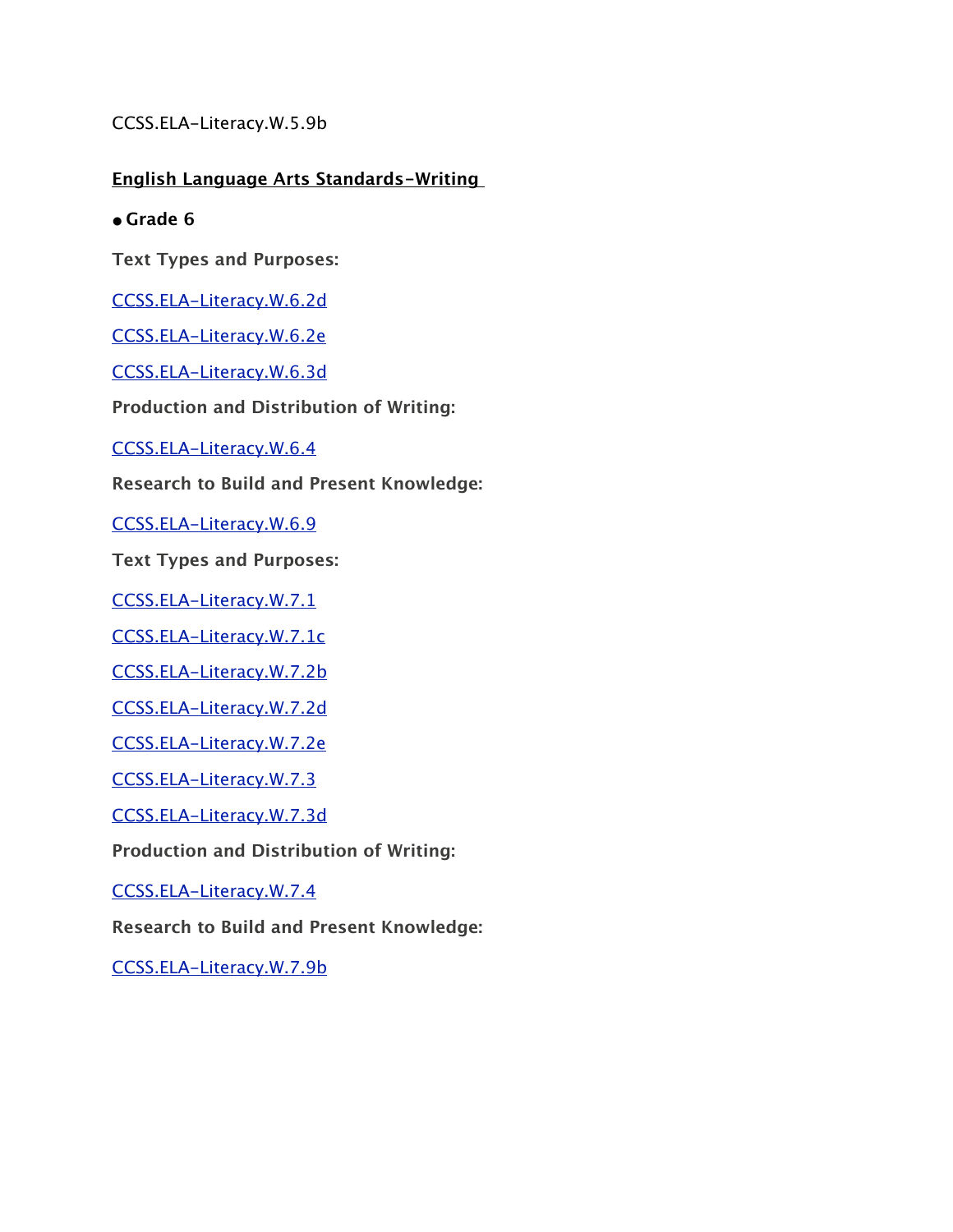**English Language Arts Standards-Writing** 

**• Grade 8**

## **Text Types and Purposes:**

[CCSS.ELA-Literacy.W.8.1d](http://www.corestandards.org/ELA-Literacy/W/8/1/d/)

[CCSS.ELA-Literacy.W.8.2](http://www.corestandards.org/ELA-Literacy/W/8/2/)

[CCSS.ELA-Literacy.W.8.2a](http://www.corestandards.org/ELA-Literacy/W/8/2/a/)

[CCSS.ELA-Literacy.W.8.2b](http://www.corestandards.org/ELA-Literacy/W/8/2/b/)

[CCSS.ELA-Literacy.W.8.2d](http://www.corestandards.org/ELA-Literacy/W/8/2/d/)

[CCSS.ELA-Literacy.W.8.2e](http://www.corestandards.org/ELA-Literacy/W/8/2/e/)

[CCSS.ELA-Literacy.W.8.3](http://www.corestandards.org/ELA-Literacy/W/8/3/)

[CCSS.ELA-Literacy.W.8.3b](http://www.corestandards.org/ELA-Literacy/W/8/3/b/)

[CCSS.ELA-Literacy.W.8.3d](http://www.corestandards.org/ELA-Literacy/W/8/3/d/)

**Production and Distribution of Writing:**

[CCSS.ELA-Literacy.W.8.4](http://www.corestandards.org/ELA-Literacy/W/8/4/)

## **English Language Arts Standards-Speaking & Listening**

**• Grade 3**

## **Comprehension and Collaboration:**

CCSS.ELA-Literacy.SL.3.1 CCSS.ELA-Literacy.SL.3.1a CCSS.ELA-Literacy.SL.3.1b CCSS.ELA-Literacy.SL.3.1c CCSS.ELA-Literacy.SL.3.1d CCSS.ELA-Literacy.SL.3.2 CCSS.ELA-Literacy.SL.3.3

## **Presentation of Knowledge and Ideas:**

CCSS.ELA-Literacy.SL.3.4 CCSS.ELA-Literacy.SL.3.6

## **English Language Arts Standards: Speaking & Listening**

## **• Grade 4**

**Comprehension and Collaboration:**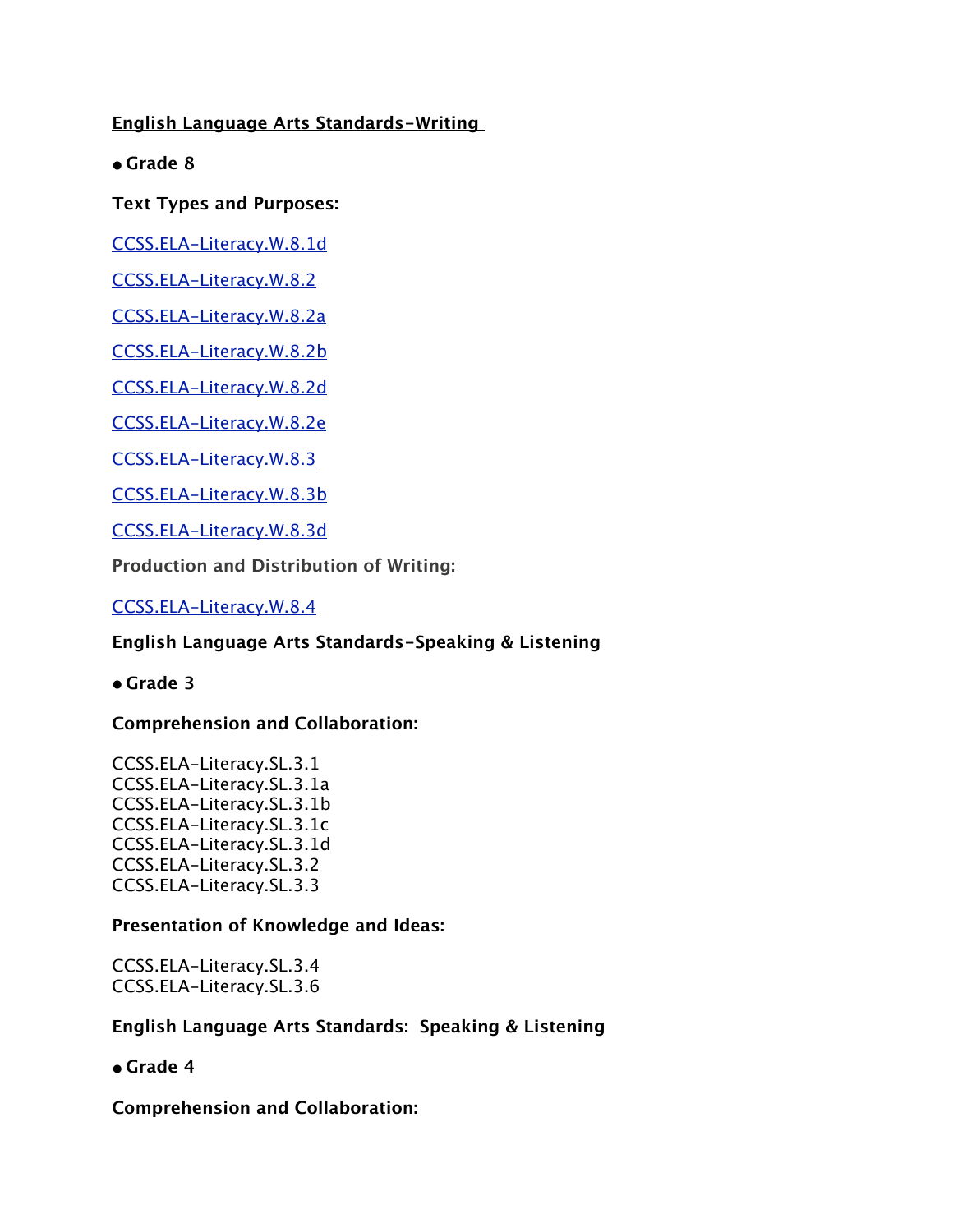CCSS.ELA-Literacy.SL.4.1 CCSS.ELA-Literacy.SL.4.1a CCSS.ELA-Literacy.SL.4.1b CCSS.ELA-Literacy.SL.4.1c CCSS.ELA-Literacy.SL.4.1d CCSS.ELA-Literacy.SL.4.2 CCSS.ELA-Literacy.SL.4.3

### **Presentation of Knowledge and Ideas:**

CCSS.ELA-Literacy.SL.4.4 CCSS.ELA-Literacy.SL.4.6

### **English Language Arts Standards-Speaking & Listening**

### **• Grade 5**

### **Comprehension and Collaboration:**

CCSS.ELA-Literacy.SL.5.1 CCSS.ELA-Literacy.SL.5.1a CCSS.ELA-Literacy.SL.5.1b CCSS.ELA-Literacy.SL.5.1c CCSS.ELA-Literacy.SL.5.1d CCSS.ELA-Literacy.SL.5.3

#### **Presentation of Knowledge and Ideas:**

CCSS.ELA-Literacy.SL.5.4 CCSS.ELA-Literacy.SL.5.6

#### **English Language Arts Standards-Speaking & Listening**

#### **• Grade 6**

**Comprehension and Collaboration:**

[CCSS.ELA-Literacy.SL.6.1](http://www.corestandards.org/ELA-Literacy/SL/6/1/)

[CCSS.ELA-Literacy.SL.6.1a](http://www.corestandards.org/ELA-Literacy/SL/6/1/a/)

[CCSS.ELA-Literacy.SL.6.1c](http://www.corestandards.org/ELA-Literacy/SL/6/1/c/)

[CCSS.ELA-Literacy.SL.6.1d](http://www.corestandards.org/ELA-Literacy/SL/6/1/d/)

**Comprehension and Collaboration**

- [CCSS.ELA-Literacy.SL.7.1](http://www.corestandards.org/ELA-Literacy/SL/7/1/)
	- [CCSS.ELA-Literacy.SL.7.1a](http://www.corestandards.org/ELA-Literacy/SL/7/1/a/)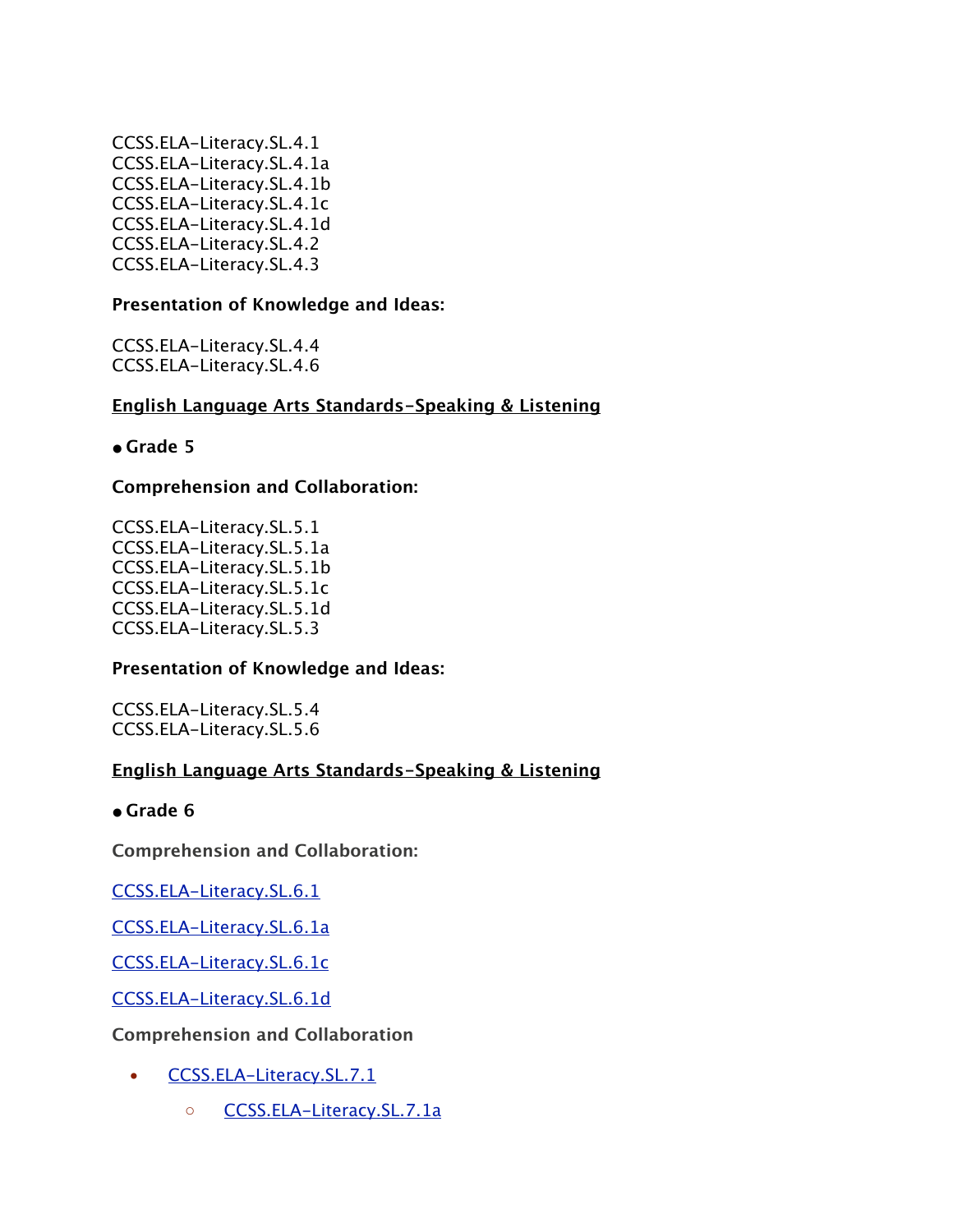## [CCSS.ELA-Literacy.SL.7.1c](http://www.corestandards.org/ELA-Literacy/SL/7/1/c/)

## [CCSS.ELA-Literacy.SL.7.1d](http://www.corestandards.org/ELA-Literacy/SL/7/1/d/)

## **English Language Arts Standards-Speaking & Listening**

**• Grade 8**

### **Comprehension and Collaboration**

### [CCSS.ELA-Literacy.SL.8.1](http://www.corestandards.org/ELA-Literacy/SL/8/1/)

### [CCSS.ELA-Literacy.SL.8.1a](http://www.corestandards.org/ELA-Literacy/SL/8/1/a/)

### **Presentation of Knowledge and Ideas:**

- [CCSS.ELA-Literacy.SL.8.4](http://www.corestandards.org/ELA-Literacy/SL/8/4/)
- [CCSS.ELA-Literacy.SL.8.6](http://www.corestandards.org/ELA-Literacy/SL/8/6/)

### **English Language Arts Standards-Language**

### **• Grade 3**

### **Conventions of Standard English:**

CCSS.ELA-Literacy.L.3 CCSS.ELA-Literacy.L.3.2 CCSS.ELA-Literacy.L.3.2a

#### **Knowledge of Language:**

CCSS.ELA-Literacy.L.3.3 CCSS.ELA-Literacy.L.3.3a CCSS.ELA-Literacy.L.3.3b

#### **Vocabulary Acquisition and Use:**

CCSS.ELA-Literacy.L.3.4 CCSS.ELA-Literacy.L.3.4a. CCSS.ELA-Literacy.L.3.4b . CCSS.ELA-Literacy.L.3.5 CCSS.ELA-Literacy.L.3.5a CCSS.ELA-Literacy.L.3.5b CCSS.ELA-Literacy.L.3.5c CCSS.ELA-Literacy.L.3.6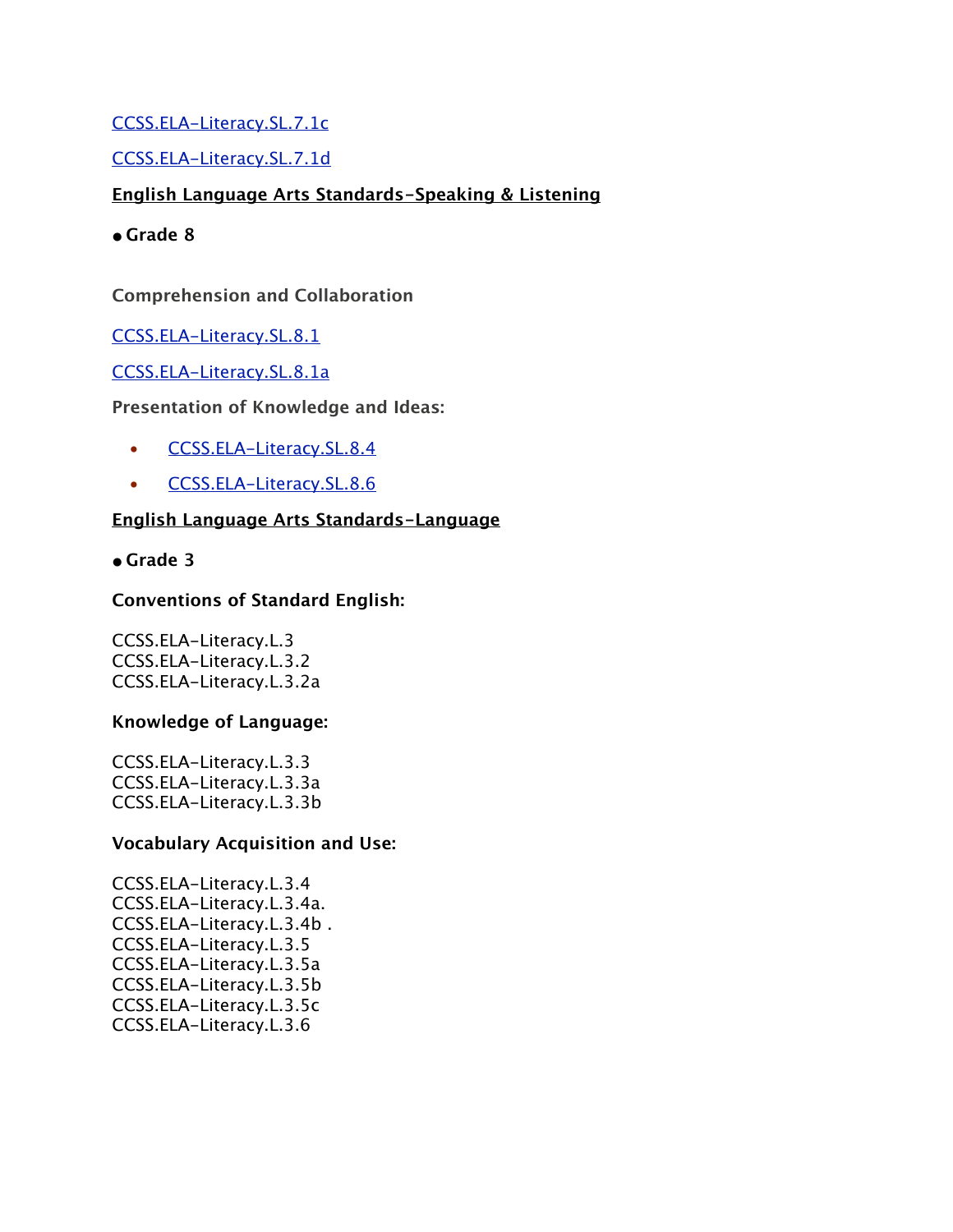### **English Language Arts Standards-Language**

### **• Grade 4**

#### **Conventions of Standard English:**

CCSS.ELA-Literacy.L.4.1 CCSS.ELA-Literacy.L.4.2

#### **Knowledge of Language:**

CCSS.ELA-Literacy.L.4.3 CCSS.ELA-Literacy.L.4.3a CCSS.ELA-Literacy.L.4.3c

#### **Vocabulary Acquisition and Use:**

CCSS.ELA-Literacy.L.4.4 CCSS.ELA-Literacy.L.4.4a CCSS.ELA-Literacy.L.4.5 CCSS.ELA-Literacy.L.4.5a CCSS.ELA-Literacy.L.4.5b

#### **English Language Arts Standards-Language**

#### **• Grade 5**

#### **Conventions of Standard English:**

CCSS.ELA-Literacy.L.5.1 CCSS.ELA-Literacy.L.5.2 CCSS.ELA-Literacy.L.5.2d

### **Knowledge of Language:**

CCSS.ELA-Literacy.L.5.3 CCSS.ELA-Literacy.L.5.3a CCSS.ELA-Literacy.L.5.3b **Vocabulary Acquisition and Use:**

CCSS.ELA-Literacy.L.5.4 CCSS.ELA-Literacy.L.5.4a CCSS.ELA-Literacy.L.5.5 CCSS.ELA-Literacy.L.5.5a CCSS.ELA-Literacy.L.5.5b.

**Conventions of Standard English**

[CCSS.ELA-Literacy.L.6.1](http://www.corestandards.org/ELA-Literacy/L/6/1/)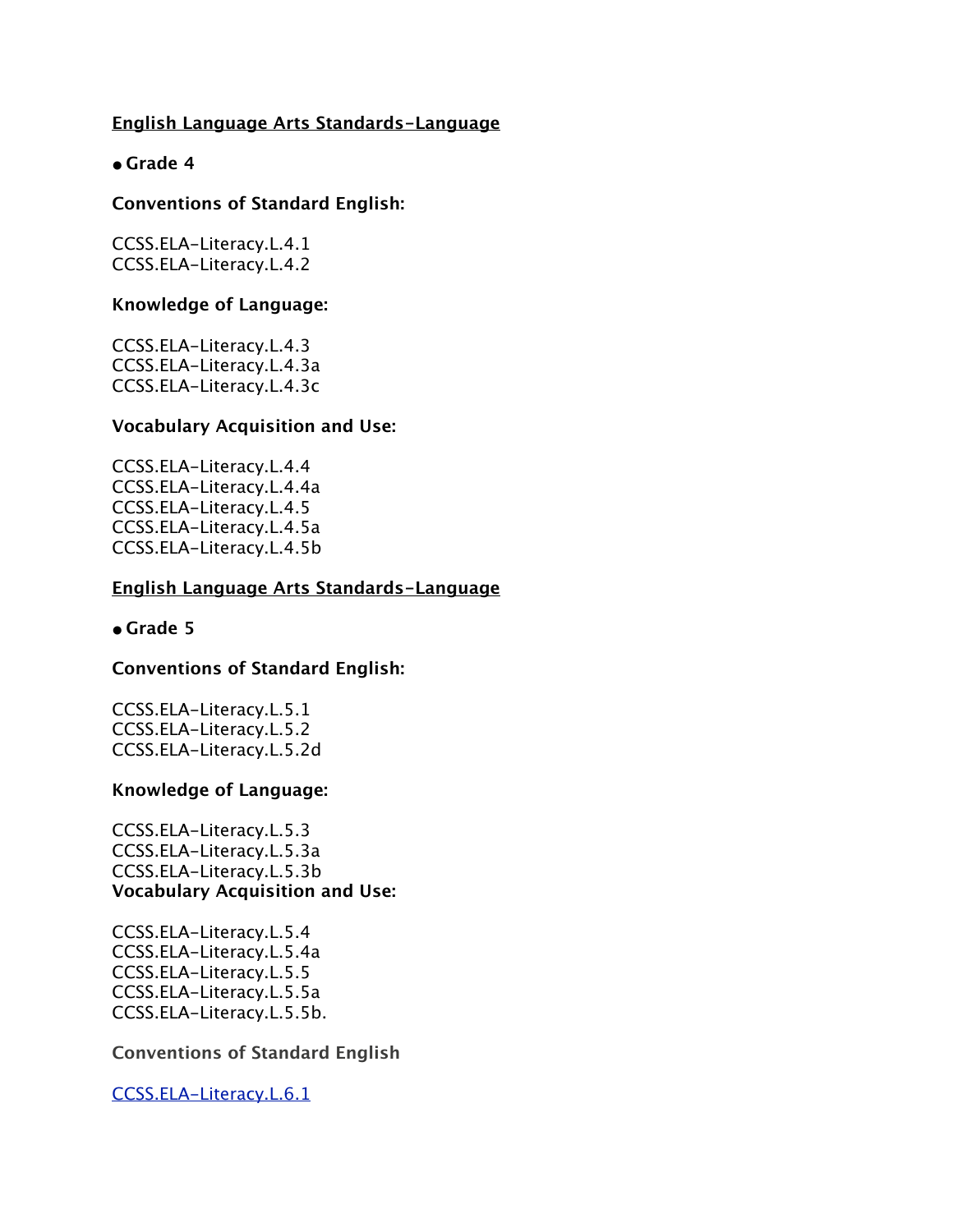[CCSS.ELA-Literacy.L.6.1e](http://www.corestandards.org/ELA-Literacy/L/6/1/e/)

**Knowledge of Language**

[CCSS.ELA-Literacy.L.6.3](http://www.corestandards.org/ELA-Literacy/L/6/3/)

◦ [CCSS.ELA-Literacy.L.6.3a](http://www.corestandards.org/ELA-Literacy/L/6/3/a/)

**Vocabulary Acquisition and Use**

[CCSS.ELA-Literacy.L.6.4](http://www.corestandards.org/ELA-Literacy/L/6/4/)

◦ [CCSS.ELA-Literacy.L.6.4a](http://www.corestandards.org/ELA-Literacy/L/6/4/a/)

[CCSS.ELA-Literacy.L.6.5](http://www.corestandards.org/ELA-Literacy/L/6/5/)

- [CCSS.ELA-Literacy.L.6.5a](http://www.corestandards.org/ELA-Literacy/L/6/5/a/)
- [CCSS.ELA-Literacy.L.6.5b](http://www.corestandards.org/ELA-Literacy/L/6/5/b/)
- [CCSS.ELA-Literacy.L.6.5c](http://www.corestandards.org/ELA-Literacy/L/6/5/c/)

[CCSS.ELA-Literacy.L.6.6](http://www.corestandards.org/ELA-Literacy/L/6/6/)

**Conventions of Standard English**

[CCSS.ELA-Literacy.L.7.1](http://www.corestandards.org/ELA-Literacy/L/7/1/)

**Knowledge of Language**

[CCSS.ELA-Literacy.L.7.3](http://www.corestandards.org/ELA-Literacy/L/7/3/)

◦ [CCSS.ELA-Literacy.L.7.3a](http://www.corestandards.org/ELA-Literacy/L/7/3/a/)

**Vocabulary Acquisition and Use**

[CCSS.ELA-Literacy.L.7.4](http://www.corestandards.org/ELA-Literacy/L/7/4/)

◦ [CCSS.ELA-Literacy.L.7.4a](http://www.corestandards.org/ELA-Literacy/L/7/4/a/)

[CCSS.ELA-Literacy.L.7.5.](http://www.corestandards.org/ELA-Literacy/L/7/5/)

- [CCSS.ELA-Literacy.L.7.5b](http://www.corestandards.org/ELA-Literacy/L/7/5/b/)
- [CCSS.ELA-Literacy.L.7.5c](http://www.corestandards.org/ELA-Literacy/L/7/5/c/)

[CCSS.ELA-Literacy.L.7.6](http://www.corestandards.org/ELA-Literacy/L/7/6/)

**Conventions of Standard English**

[CCSS.ELA-Literacy.L.8.1](http://www.corestandards.org/ELA-Literacy/L/8/1/)

◦ [CCSS.ELA-Literacy.L.8.1c](http://www.corestandards.org/ELA-Literacy/L/8/1/c/)